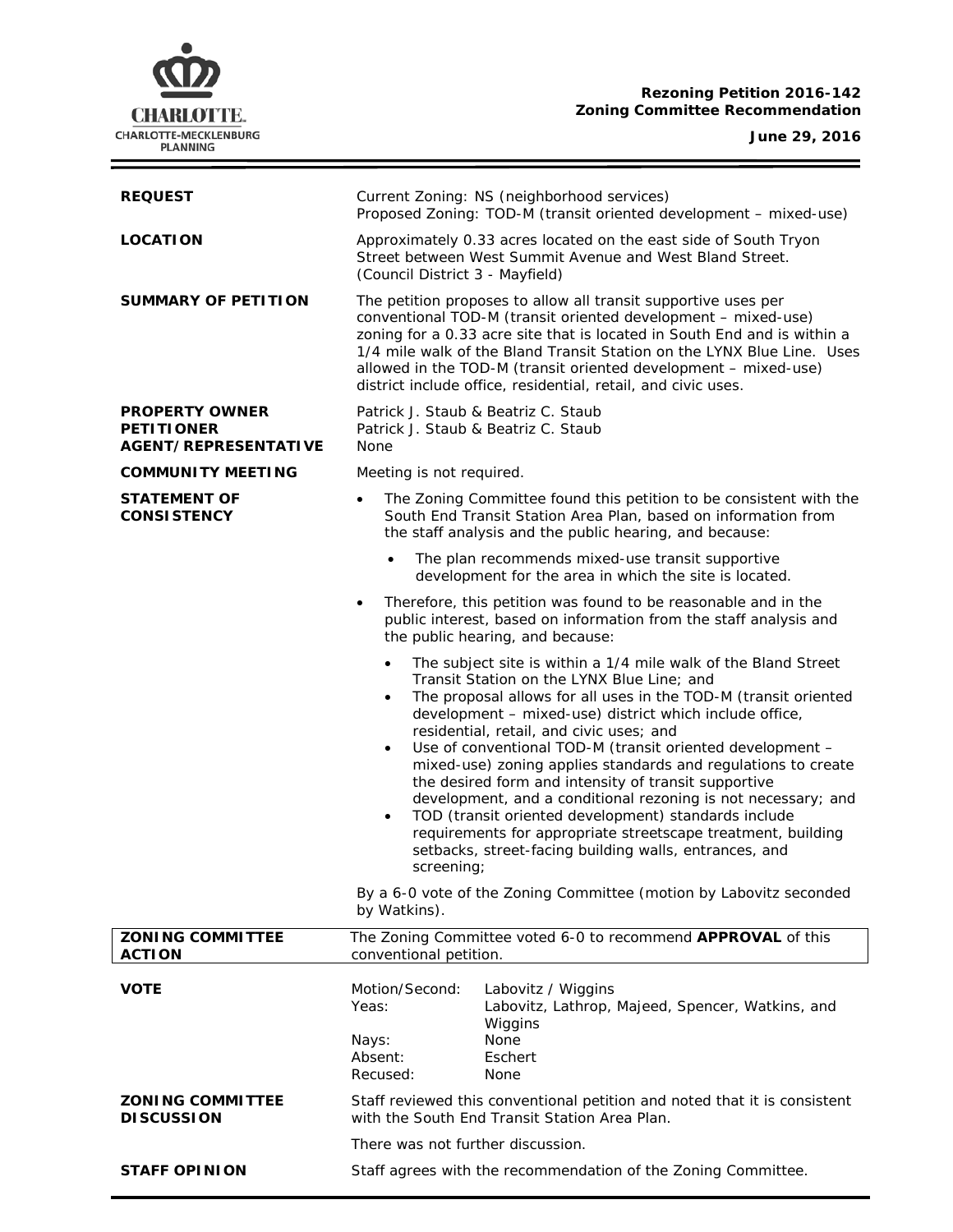#### **FINAL STAFF ANALYSIS**

## **(Pre-Hearing Analysis online at [www.rezoning.org\)](http://www.rezoning.org/)**

#### **PLANNING STAFF REVIEW**

#### • **Proposed Request Details**

- This is a conventional rezoning petition, which applies all the standards, regulations and uses in the TOD-M (transit oriented development – mixed-use) zoning district. Uses allowed in the TOD-M district include office, residential, retail, eating/drinking/entertainment establishments and civic uses.
- **Public Plans and Policies**
	- The *South End Transit Station Area Plan* (2005) recommends mixed-use transit supportive development for the subject site and surrounding properties.

#### • **TRANSPORTATION CONSIDERATIONS**

- This site is located midblock between two signalized intersections along South Tryon Street, a major thoroughfare, and is less than 200 feet from the Bland Street Light Rail Station. CDOT supports transit oriented development near transit stations and expects the transportation goals for walkability, connectivity, access management, and future curbline location will be adequately accomplished during permitting.
- **Vehicle Trip Generation:**

Current Zoning:

Existing Use: 1,125 trips per day (based on 12,504 square feet of EDEE uses). Entitlement: 1,830 trips per day (based on 13,282 square feet of retail uses). Proposed Zoning: Allows for a wide variety of uses.

**DEPARTMENT COMMENTS** (see full department reports online)

- **Charlotte Area Transit System:** No issues.
- **Charlotte Department of Neighborhood & Business Services:** No issues.
- **Charlotte Fire Department:** No issues.
- **Charlotte-Mecklenburg Schools:** The conventional district allows a variety of uses; therefore, the impact on local schools cannot be determined.
- **Charlotte-Mecklenburg Storm Water Services:** Flooding and surface water quality impacts associated with impervious surfaces on this site are being addressed through compliance with the Post-Construction Stormwater Ordinance.
- **Charlotte Water:** Charlotte Water has water system availability for the rezoning boundary via an existing six-inch water distribution main located along South College Street and an existing 12-inch water distribution main along South Tryon Street. Charlotte Water has sewer system availability for the rezoning boundary via an existing eight-inch sewer main located along South Tryon Street.
- **Engineering and Property Management:** No issues.
- **Mecklenburg County Land Use and Environmental Services Agency:** No issues.
- **Mecklenburg County Parks and Recreation Department:** No comments received.

#### **Attachments Online at [www.rezoning.org](http://www.rezoning.org/)**

- Application
- Pre-Hearing Staff Analysis
- Locator Map
- Site Plan
- Community Meeting Report
- Department Comments
	- Charlotte Area Transit System Review
	- Charlotte Department of Neighborhood & Business Services Review
	- Charlotte Fire Department Review
	- Charlotte-Mecklenburg Storm Water Services Review
	- Charlotte Water Review
	- Engineering and Property Management Review